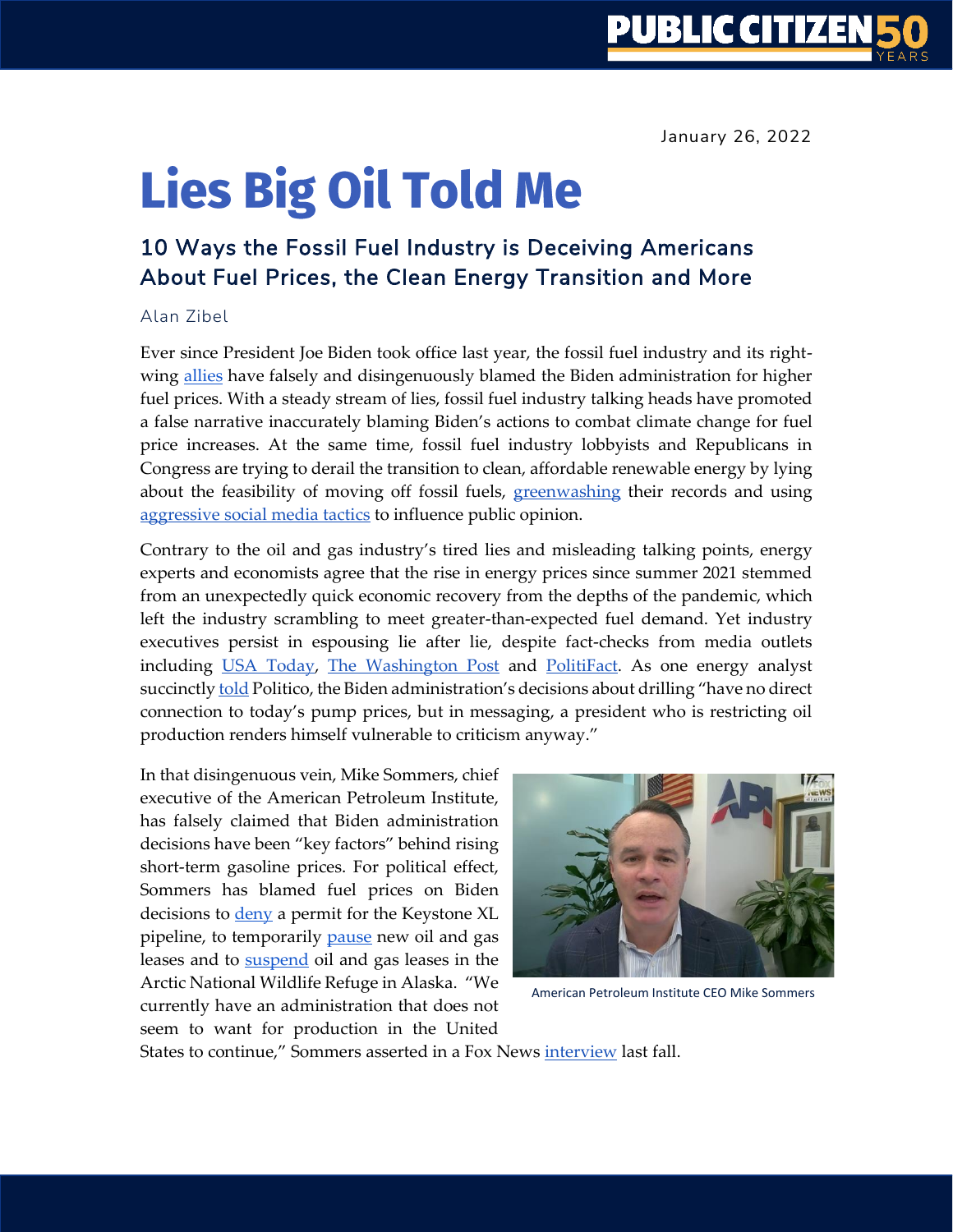In reality, the Biden administration has not aggressively cracked down on domestic fossil fuel production. The Biden administration [attempted to navigate the issue](https://www.wsj.com/articles/confronting-inflation-biden-administration-turns-to-oil-industry-it-once-shunned-11640178001) by saying that oil and gas companies should meet consumers' short-term needs while preparing for a cleaner future. Energy Secretary Jennifer Granholm even [urged](https://www.energyintel.com/0000017d-ba76-db91-a5fd-ff7ff0ce0001) oil drillers in December 2021 to produce more fossil fuels. "Please, take advantage of the leases that you have," Granholm said. "Hire workers. Get your rig count up."

The Biden administration's long-term energy policy decisions ardently opposed by oil industry lobbyists will not have a meaningful influence on the supply of oil and gas for many years. After four years of the Trump administration, which recklessly granted favors and outright giveaways to the fossil fuel industry, the ramp-up of oil and gas production will be with us for a long time to come. For example, the federal government recently [projected](https://www.marketwatch.com/story/eia-expects-us-oil-production-to-reach-a-record-in-2023-2022-01-11) that by 2023, U.S. oil production will reach a record of 12.4 million barrels per day on average.

In the meantime, the stark reality of climate change is bearing down upon us. With wildfires, droughts, floods, hurricanes and other climate-fueled dangerous weather event recurring with increased frequency, the U.S. must be a leader rather than a laggard on energy policy. We must invest in a rapid transition to renewables in the transportation and electricity sectors and stop drilling on public lands and waters. Moving away from fossil fuels and staving off a global warming catastrophe requires debunking those with a vested financial interest in preserving the dirty status quo. The following is a rebuttal to some of the industry's most egregious lies:

# LIE # 1: The Biden administration is pushing up gasoline prices

## **TRUTH: The primary influence on the price of oil is the worldwide demand and supply for fuel in the near term, not long-term plans for drilling in the U.S. in the coming decades.**

The day-to-day fluctuations in the international markets for oil and gas have little to do with long-term U.S. policies for domestic drilling and pipelines. Instead, prices hinge on short-term factors such as economic growth, the state of the pandemic international oil production.

A case in point was in late November and early December when oil prices [plunged](https://www.theguardian.com/business/2021/nov/26/oil-prices-plunge-as-new-covid-variant-spooks-markets) on news of the rapidly spreading omicron variant — a temporary drop in prices that had nothing to do with Biden administration policies. Since then, the price of oil has [risen](https://www.reuters.com/markets/commodities/oil-resumes-climb-renewed-risk-appetite-tight-opec-supply-2022-01-11/) amid waning concerns about the impact of the coronavirus on global fuel demand.

Like any commodity, oil and gas prices are driven by supply and demand. Gasoline demand plunged during the early months of the pandemic, sending oil prices below zero at one point in 2020. But consumer demand for energy rebounded faster than the industry anticipated. Prices at the pump soared as demand surged. According to the U.S. Energy

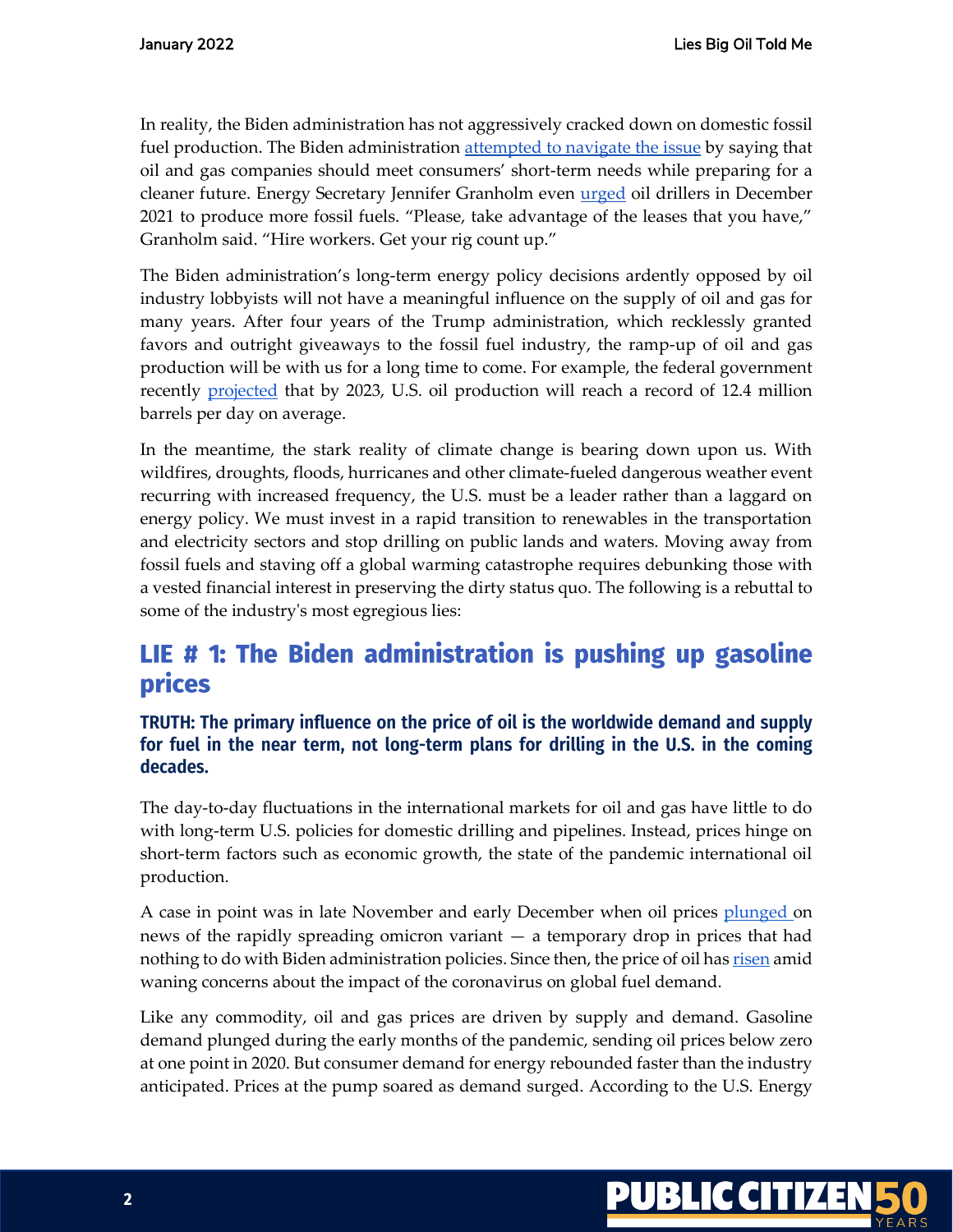Information Administration, global crude oil [consumption exceeded production](https://www.eia.gov/outlooks/steo/archives/dec21.pdf) since the third quarter of 2020, and energy producers have been drawing down stocks of oil that

had been in storage since the early months of the pandemic. However, the EIA expects these supplydemand imbalances will be resolved in 2022 and forecasts that [gasoline](https://www.eia.gov/todayinenergy/detail.php?id=50878) and [crude oil](https://www.eia.gov/todayinenergy/detail.php?id=50858) prices will soon fall amid slower demand growth and increased production.

Republicans and the oil

EIA expects gasoline and diesel prices to fall in 2022 and 2023 as demand growth slows



industry, however, have chosen to distort the truth about what impacts fuel prices – blaming short-term price changes on longer-term energy policy decisions. Shortly after coming into office, Biden [paused](https://www.npr.org/sections/president-biden-takes-office/2021/01/27/960941799/biden-to-pause-oil-and-gas-leasing-on-public-lands-and-waters) the sale of new federal oil leases, pledging in a January 2021 [executive order](https://www.federalregister.gov/documents/2021/02/01/2021-02177/tackling-the-climate-crisis-at-home-and-abroad) to conduct a comprehensive review of the policies governing the leasing of publicly owned land for oil and gas drilling. The industry seized on the leasing pause decision to blame Biden for increases in gasoline prices. When prices surged last summer, Sen, John Barrasso,  $(R-Wy)$ , who has received about  $\frac{12 \text{ million}}{12 \text{ million}}$  in oil and gas contributions over his career, rushed t[o blame](https://www.foxnews.com/opinion/us-energy-independence-biden-policies-sen-john-barrasso) the Biden administration, claiming in a Fox News opinion piece that "[b]ad policy is already creating conditions like higher gasoline prices that we haven't seen in a very long time." One day later, Ronna McDaniel, chair of the Republican National Committee, [claimed](https://twitter.com/GOPChairwoman/status/1411302203449556993?s=20) that Americans "are feeling the cost of Biden's policies at the pump."



As millions of Americans travel this holiday weekend, they are feeling the cost of Biden's policies at the pump.

Gas prices are at their highest level in 7 years.

8:34 AM · Jul 3, 2021 · Sprout Social

1,215 Retweets 177 Quote Tweets **5,309 Likes** 



 $\ddotsc$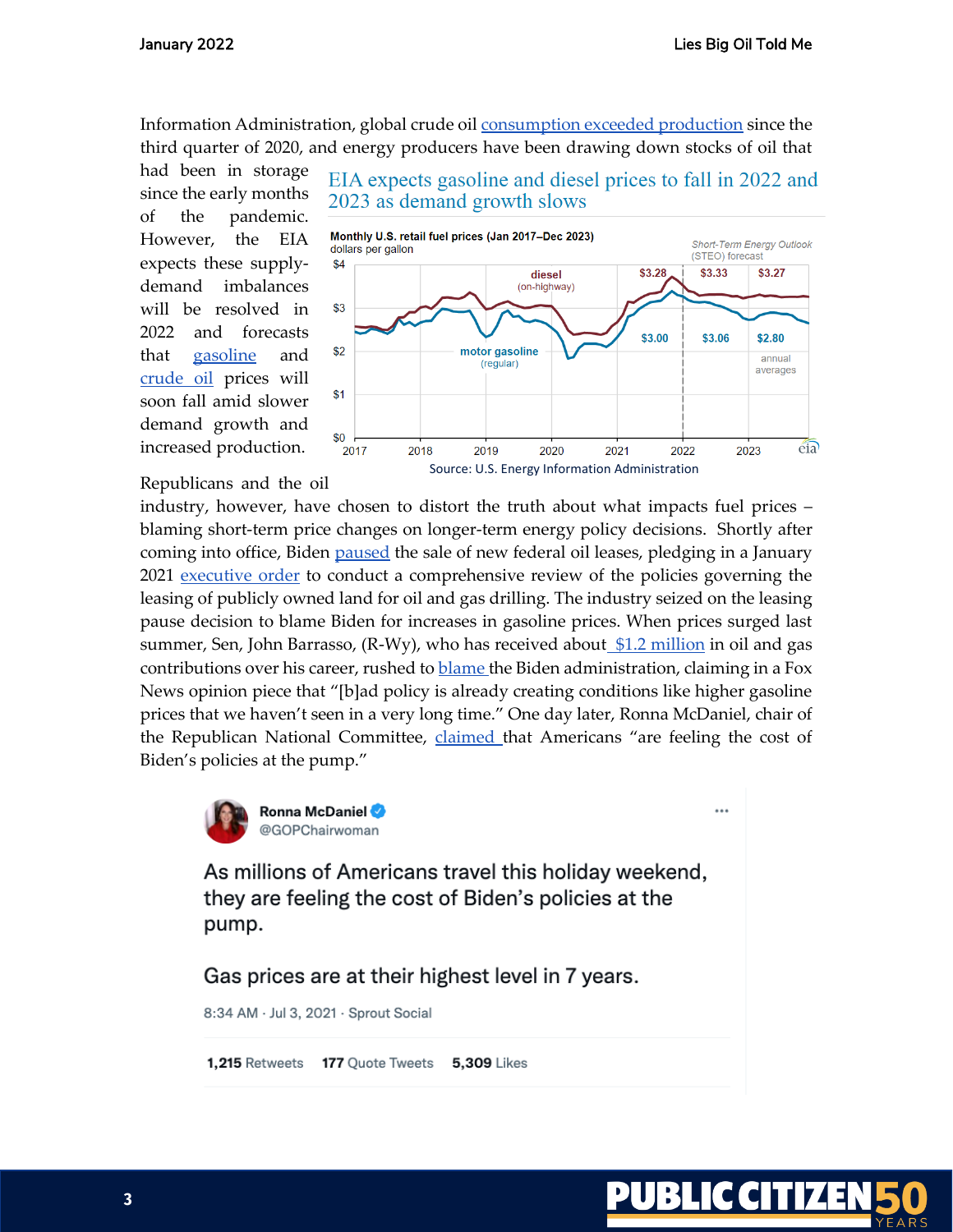# LIE # 2: The Biden administration has dramatically scaled **back domestic drilling**

## **TRUTH: Biden has been mostly unsuccessful in scaling back domestic oil exploration and production**

The oil and gas industry and allies on Capitol Hill have falsely claimed that the Biden administration has significantly scaled back drilling. Members of the Congressional Western Caucus and other Republican lawmakers have been especially aggressive in pushing this misleading narrative, capitalizing on consumers' real anxieties about inflation to ensure the transition to cleaner fuel sources never happens. "Like a bull in a china shop, Biden used the first day of his presidency to demolish our energy independence one pen stroke at a time," [wrote](https://www.washingtonexaminer.com/restoring-america/faith-freedom-self-reliance/bring-back-energy-independence) Reps Buddy Carter (R-Ga) and Dan Newhouse (R-Wa).

The reality is far more complicated. Bide[n pledged](https://transcripts.cnn.com/show/se/date/2020-03-15/segment/03) as a candidate to bar drilling on federal lands and waters. Yet the Biden administration has been stymied in its efforts to scale back the Trump-era oil drilling bonanza, which opened up thousands of acres of new federal lands for oil company exploitation. A Trump-appointed federal judge in Louisiana [ruled](https://www.nytimes.com/2021/06/15/climate/biden-drilling-federal-land.html) in June 2021 against the administration's pause in oil and gas lease sales, the Biden administration resumed new leases. And a Public Citizen analysis from December 2021 found that the administration has bee[n approving drilling permits](https://www.citizen.org/article/bidens-oil-letdown/) on existing leases faster than three out of four years under Trump. As oil prices have risen, the industry has [ramped up drilling](https://www.reuters.com/business/energy/us-drillers-add-oil-gas-rigs-fourth-week-five-baker-hughes-2022-01-07/) and reported surging profits, and the industry is regularly breaking [production records](https://www.yahoo.com/lifestyle/permian-break-daily-oil-production-114811833.html#:~:text=According%20to%20the%20U.S.%20Energy,barrels%20per%20day%20in%20January.&text=As%20proof%20of%20improvement%20in,of%20116%20in%20August%202020.) in America's largest oil field, the Permian Basin.

# LIE #3: Biden's decision to cancel the Keystone XL pipeline will harm Americans

#### **TRUTH: The Keystone XL pipeline would have facilitated exports rather than domestic supply.**

The oil industry claims that efforts to spark domestic fossil fuel production are a better idea than relying on fuel from overseas. At the same time, the industry has promoted one of the most [carbon-intensive](https://www.reuters.com/business/energy/old-small-co2-intense-why-canadas-highest-carbon-oil-sites-keep-pumping-2021-06-28/) sources of fuel. The Biden administration blocked the illconceived Keystone XL pipeline, which would have brought oil from carbon-intensive [Canadian tar sands](https://insideclimatenews.org/news/21112021/tar-sands-canada-oil/) to U.S. refineries, and the pipeline's developer later [pulled o](https://www.cnbc.com/2021/06/09/tc-energy-terminates-keystone-xl-pipeline-project.html)ut of the project. When the Biden administration revoked the controversial project's permit upon taking office, conservative figures went into [full hyperbole mode.](https://heated.world/p/the-conservative-climate-fear-mongering) Alaska Gov. Mike Dunleav[y claimed](https://video.foxbusiness.com/v/6223877834001#sp=show-clips) that "it's going to be the poor that suffer the most." Sen. Joe Manchin (D-WV), a reliable industry ally, has **[urged](https://thehill.com/homenews/senate/582936-manchin-calls-on-biden-to-restore-keystone-xl-pipeline)** Biden to reverse course, making similar arguments as industry groups and Republicans. But economics professor Robert Godby

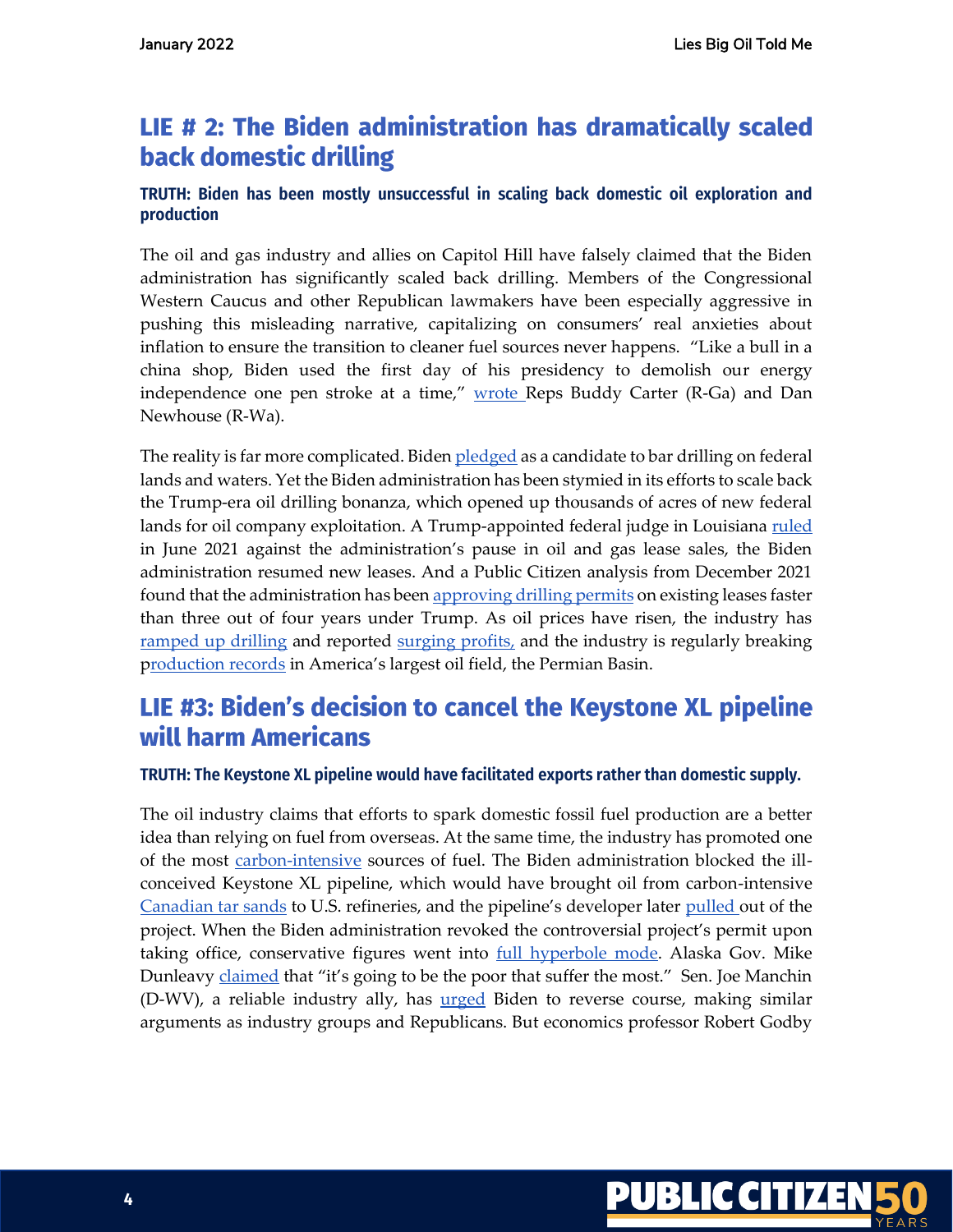of the University of Wyoming [told PolitiFact](https://www.politifact.com/factchecks/2021/feb/15/facebook-posts/keystone-xl-suspension-probably-wont-boost-oil-pri/https:/www.politifact.com/factchecks/2021/feb/15/facebook-posts/keystone-xl-suspension-probably-wont-boost-oil-pri/) that Keystone XL "could have alleviated

some local and regional pipeline bottlenecks in the upper Midwest and northern Rocky Mountain region, but overall should not have been expected to lower oil or gasoline prices in the U.S." In fact, Public Citizen has argued that by increasing petroleum exports, the pipeline could have [raised gasoline prices](https://www.citizen.org/wp-content/uploads/keystone_report_4.15.2013_1.pdf) for consumers and impeded energy security by sending oil abroad that would otherwise be sold in the U.S.



Alaska Gov. Mike Dunleavy on Fox Business

# LIE #4: Charging reasonable fees to drill on public lands will **impact fuel prices**

## **TRUTH: Making oil companies pay a fair price to drill on public property will have no noticeable impact for consumers**

As long as oil and gas companies are allowed to drill on public property, taxpayers should get a fair return from drilling on publicly owned lands and waters. The Build Back Better legislation passed last year by the House of Representatives would end the practice of charging polluters below-market rates to extract resources that belong to taxpayers. The federal government's current 12.5% minimum royalty rate for onshore drilling was established by [the Mineral Leasing Act of 1920](https://nam04.safelinks.protection.outlook.com/?url=https%3A%2F%2Fwww.americanprogress.org%2Fissues%2Fgreen%2Freports%2F2015%2F06%2F19%2F115580%2Ffederal-oil-and-gas-royalty-and-revenue-reform%2F&data=04%7C01%7Cvalerie.nelson%40latimes.com%7C9f3a1cdee05e43f2111608d97c8bddc6%7Ca42080b34dd948b4bf44d70d3bbaf5d2%7C0%7C0%7C637677762425657467%7CUnknown%7CTWFpbGZsb3d8eyJWIjoiMC4wLjAwMDAiLCJQIjoiV2luMzIiLCJBTiI6Ik1haWwiLCJXVCI6Mn0%3D%7C1000&sdata=bSee5PTPhMXVxIrXWN4iXDBvK29sejcExDfMWULOx6s%3D&reserved=0) and hasn't been updated for more than a century. The Build Back Bette[r legislation](https://www.eenews.net/articles/with-bill-sidelined-whats-next-for-oil-and-gas-overhaul/) would raise it to 18.75%.

A far-right member of Congress, Rep. Lauren Boebert (R. Colo) tweeted that "It is as if the Biden Regime has the singular goal of raising gas prices for Americans." Boebert failed to mention her husband'[s lucrative work](https://apnews.com/article/joe-biden-business-colorado-7b568c2899e064d29691f4bf1447d040) as an energy consultant. But the reality is that states are more



It is as if the Biden Regime has the singular goal of raising gas prices for Americans.

**(b)** The Washington Post C @washingtonpost · Nov 26, 2021 Biden administration pushes to raise rates for oil and gas drilling on public lands and waters, citing climate change washingtonpost.com/climate-enviro...

1:38 PM · Nov 26, 2021 · Twitter for iPhone

aggressive at ensuring that their taxpayers are not ripped off. For example, oil-friendly states Wyoming and Utah [collect](https://nam04.safelinks.protection.outlook.com/?url=https%3A%2F%2Fwww.taxpayer.net%2Fwp-content%2Fuploads%2F2020%2F02%2FTCS-Royally-Losing-2020.pdf&data=04%7C01%7Cvalerie.nelson%40latimes.com%7C9f3a1cdee05e43f2111608d97c8bddc6%7Ca42080b34dd948b4bf44d70d3bbaf5d2%7C0%7C0%7C637677762425657467%7CUnknown%7CTWFpbGZsb3d8eyJWIjoiMC4wLjAwMDAiLCJQIjoiV2luMzIiLCJBTiI6Ik1haWwiLCJXVCI6Mn0%3D%7C1000&sdata=5P%2BOndcOmJ5MAFiOOIVJr%2F0nckkACDLz8%2F2bqXkqt7w%3D&reserved=0) about 17% in royalties and Texas goes as high as 25%. Officials from Colorado and Texas have [told](https://www.gao.gov/assets/gao-17-540.pdf) the Government Accountability Office that increases in royalty rates do not have a significant impact on production. An analysis by Taxpayers for Common Sense found that raising oil and gas royalty rates for leases on federal lands would mean drivers accustomed to paying \$3 per gallon of gas would be [forced to pay](https://www.taxpayer.net/wp-content/uploads/2021/10/OG-Reform-and-Gas-Prices-Primer.pdf) a whopping \$3.00055 for that same gallon of gasoline.



 $\cdots$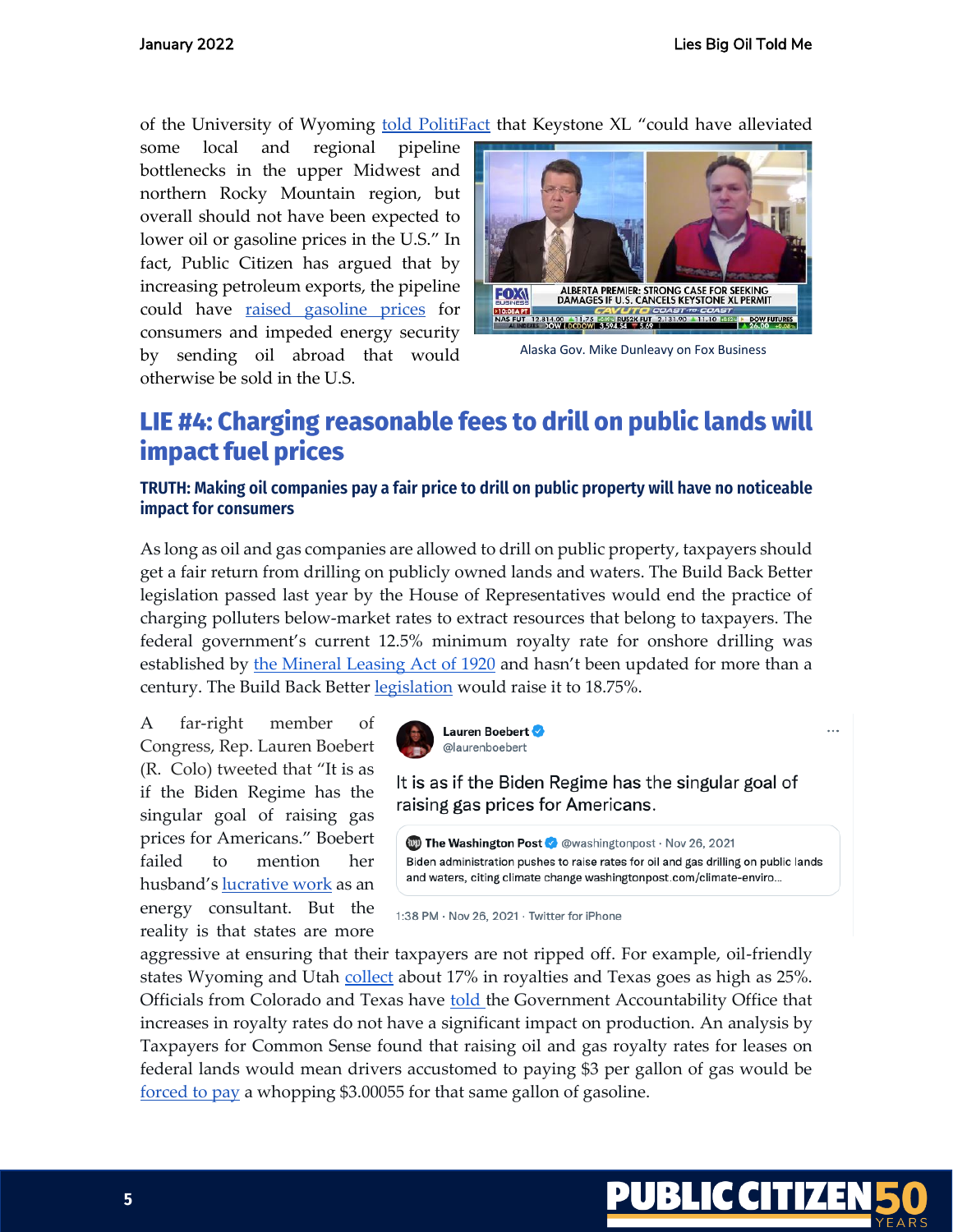# LIE #5: The shift to clean energy is too expensive and **impractical**

#### **TRUTH: Technological advancements have made renewable energy affordable and realistic.**

Determined to fight electrification and decarbonization, oil industry executives falsely claim that widespread adoption of clean renewable energy is not feasible  $-$  at least in the short term. The chief executive of Saudi Aramco, the world's biggest oil producer, recently [warned of social unrest](https://www.cnbc.com/2021/12/06/saudi-aramco-ceo-warns-of-unrest-if-fossil-fuel-investment-cut-too-fast.html) if the world does not keep on drilling for fossil fuels. "Admitting that oil and gas will play an essential and significant role during the transition and beyond will be hard for some," he said. "But admitting this reality will be far easier than dealing with energy insecurity, rampant inflation and social unrest as the prices become intolerably high." At the same conference, Chevron CEO Mike Wirth continued the industry's tune, saying that said that oil and gas "continue to play a central role in meeting the world's energy needs, and we play an essential role in delivering them in a lower carbon way."

Industry-tied lawmakers on Capitol Hill are far more aggressive, seeking to tie the shift to renewables as an infeasible, elitist dream, rather than recognizing renewables as a viable business that has made gigantic strides over the past 15 years and has become competitive with fossil fuels on price. Rep. Dan Newhouse (R.-Wash) [asserted](https://republicans-oversight.house.gov/release/western-caucus-oversight-republicans-to-host-joint-forum-on-rising-energy-prices/#:~:text=The%20Biden%20Administration) that Biden administration policies "have caused prices to shoot through the roof, and his plans to haphazardly cut out traditional energy sources and make America completely reliant on intermittent renewable resources will keep those prices rising – all while hitting middle and low-income households the hardest." Rep. James Comer (R-Ky.) [claimed](https://republicans-oversight.house.gov/release/western-caucus-oversight-republicans-to-host-joint-forum-on-rising-energy-prices/#:~:text=The%20Biden%20Administration) that "Democrats continue to prioritize progressive and expensive environmental dreams while Americans are facing an energy crisis nightmare."

The oil industry has spared no expense in its decades-long effort to spread doubt about the transition to clean energy, in an effort to prolong its ability to extract profits. The oil industry has **funded** energy and climate research centers at **Stanford**, **Harvard** and other prestigious universities. Industry-tied academics often downplay the ability to transition to renewable energy, writing opinion pieces that **fail to disclose** their industry ties.

Fossil fuel executives and those on their payroll ignore the reality that transitioning to cleaner energy is realistic and within our grasp. For example, sales of electric vehicles have [skyrocketed](https://www.bloomberg.com/press-releases/2021-12-15/global-ev-sales-on-track-to-hit-record-6-3-million-in-2021-bnef#:~:text=Europe%20hits%20record%20level%20of,adoption%20so%20far%20on%20record.) in recent years, driven by soaring demand in [China](https://www.wsj.com/articles/electric-vehicles-drive-growth-for-china-car-sales-11641899387) and Europe and are expected to set records when 2021 sales data is final. North American demand for electric vehicles has lagged behind China and Europe, but U.S. sales soared to a new record in [2021](https://www.thedetroitbureau.com/2022/01/ev-sales-jumped-83-in-u-s-in-2021-tesla-still-on-top/) after the introduction of new models by [Volkswagen](https://www.greencarreports.com/news/1134724_vw-doubled-global-ev-deliveries-in-2021-but-remains-well-behind-tesla) and [Ford.](https://insideevs.com/news/558927/us-ford-mache-sales-2021/) At the same time, the cost of wind and solar power has plummeted in recent years and is now **competitive** with natural gas and far less expensive than coal or nuclear power – even before taking subsidies into account. Over the past decade, the amount of solar power generated for the U.S. power grid was 20 times higher than in 2011, while wind power generation more

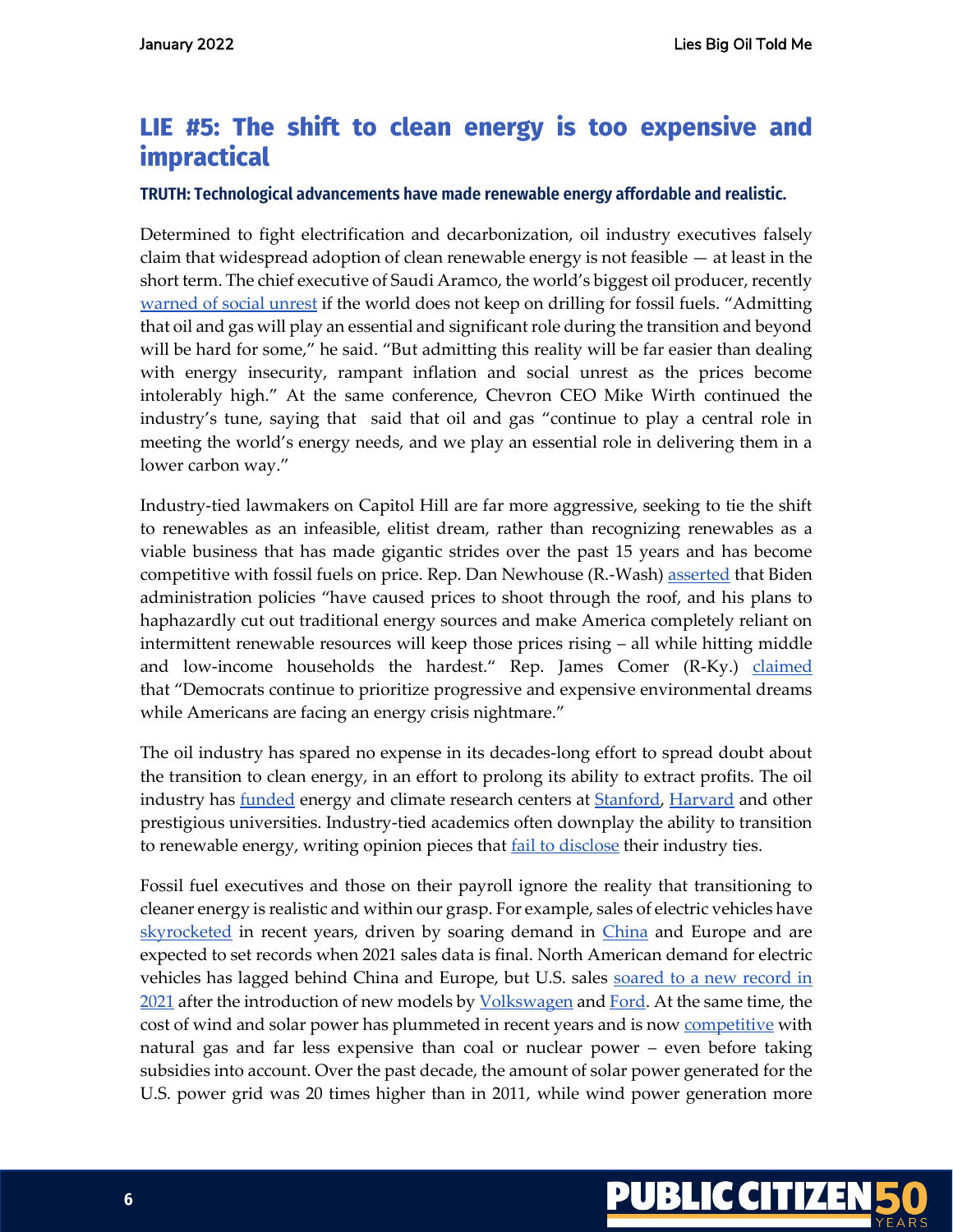than doubled in that same time[, according to the U.S. Energy Information Administration.](https://www.eia.gov/todayinenergy/detail.php?id=50918) Meanwhile, plummeting costs of battery storage make it feasible to store green energy for use at night, or when wind production is low.

## LIE #6 Ramping up domestic drilling is essential to U.S. energy security

#### **TRUTH: The oil industry is engaged in a massive oil-export binge**

Oil and gas produced in America does not necessarily benefit U.S. consumers. While the U.S. fracking industry has been steadily ramping up domestic natural gas production, a key industry aim is to ship that natural gas overseas. This year, the U.S. [is on track](https://www.reuters.com/business/energy/us-be-worlds-biggest-lng-exporter-2022-2021-12-21/) to become the world's biggest exporter of liquefied natural gas (LNG), overtaking Qatar and Australia. The industry has long sought to create a globalized market for natural gas, the outcome of which would be increased prices. Natural gas producers and LNG exporters might well benefit from these price increases, but they would come at the expense of U.S. households and American manufacturers.

Before 2015, U.S. liquified natural gas exports were nonexistent. In the years since, the market for LNG exports has exploded, rising to 9.8 billion cubic feet per day in 2021, compared with 6.5 billion cubic feet per day in 2020. Exports are expected to rise to more than 12 billion cubic feet per day by 2023, according to [projections](https://www.eia.gov/outlooks/steo/pdf/steo_full.pdf) by the U.S. Energy Information Administration. While this export boom has benefited domestic producers, the export of natural gas via pipelines and tankers has [harmed U.S. consumers and](https://www.wsj.com/articles/natural-gas-exports-lift-prices-for-u-s-utilities-ahead-of-winter-11636281000)  [manufacturing companies](https://www.wsj.com/articles/natural-gas-exports-lift-prices-for-u-s-utilities-ahead-of-winter-11636281000) by pushing up [natural gas prices,](https://www.cnbc.com/2022/01/12/natural-gas-surges-13percent-as-cold-snap-ahead-is-expected-to-boost-demand.html) raising the prices of home heating and industrial processes that rely on natural gas. The Biden administration has [said](https://thehill.com/policy/energy-environment/590472-us-not-considering-gas-export-ban-official-says?rl=1) it is not considering a ban on LNG exports, but it remains clear that the U.S. should not latch its economic growth in the  $21<sup>st</sup>$  century to exporting finite, climate-destroying natural resources with volatile prices.

# LIE #7: Banks are unfairly cutting off loans to the fossil fuel industry

## **TRUTH: Banks are rightly cautious about extending loans to an industry with a track record of failure.**

The oil industry and Republicans in Congress have complained loudly in recent years about banks choosing to consider the elevated risks of climate change in making decisions about where to invest. The U.S. oil industry in 2020 [pressed](https://www.washingtonpost.com/news/powerpost/paloma/the-energy-202/2020/06/26/the-energy-202-oil-industry-lobbies-to-relax-bank-lending-guidelines-due-to-pandemic/5ef4f781602ff1080718f34e/) a federal bank regulator to loosen [guidelines](https://www.occ.gov/publications-and-resources/publications/comptrollers-handbook/files/oil-gas-exploration-prod-lending/index-oil-gas-exploration-production-lending.html) aimed at protecting banks from making imprudent loans to thenstruggling oil companies, though the regulator [rejected](https://publiccitizen-my.sharepoint.com/:w:/g/personal/azibel_citizen_org/EV4U0yFkXp5AtpC4C71Ss74B9nIt6bICHqDwbg8e-_teiQ) that request.. Under Trump, the oil industry and Republicans even pushed a federal banking regulator to issue a rule forcing banks to lend to fossil fuel companies. A banking industry lobbying group [said](https://bpi.com/occ-fair-access-proposal-issue-summary/) the rule "ignores basic facts about how banking works in the U.S." and would dictate to bank executives and board members how to make lending decisions. Despite criticism

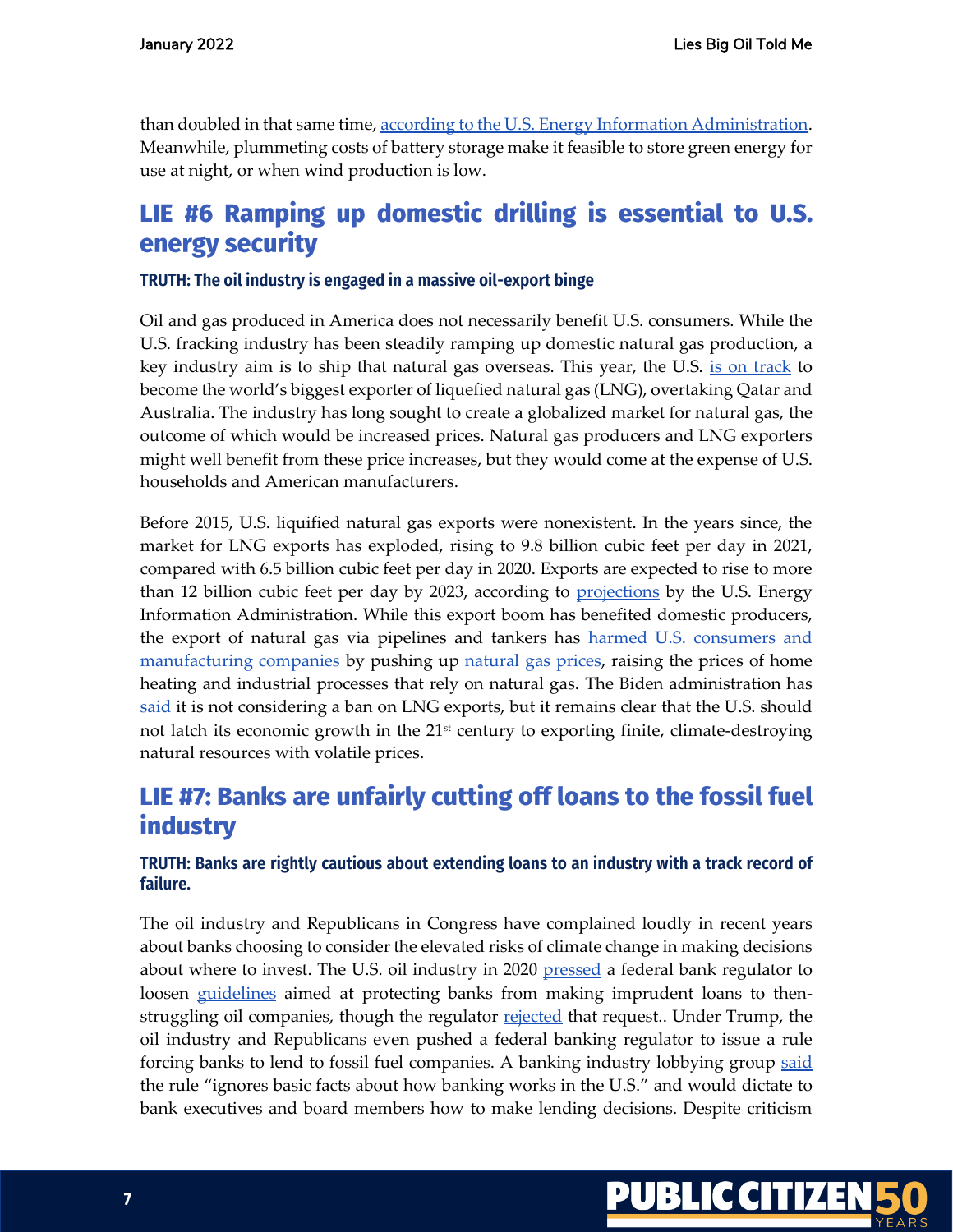from banks and [consumer and climate advocates,](https://www.citizen.org/news/27-groups-oppose-occ-rule-forcing-banks-to-lend-to-climate-polluters/) a Trump-appointed acting financial regulator finalized the rule, only to have it [halted](https://www.bankingdive.com/news/office-comptroller-currency-fair-access-rule-2021/594145/) before it could go into effect under President Biden.

These political machinations ignore the real reasons banks are reluctant to make loans to fossil fuel companies: their disastrous record of business failures and the threat that the coming green transition poses even to profitable companies. Investors in U.S. energy companies have been [reluctant t](https://www.npr.org/2021/03/06/973649045/hold-that-drill-why-wall-street-wants-energy-companies-to-pump-less-oil-not-more)o plow money into new drilling after a debt-driven boom in U.S. oil drilling led to a [wave of bankruptcies](https://www.citizen.org/article/fueling-failure/) that left investors in the lurch. One oilfocused private equity executive **bluntly told Forbes:** "We had a lost decade in chasing growth in an industry that didn't really need growth, destroyed a lot of shareholder value." Meanwhile, in December 2021, a top federal bank regulator released draft [guidance](https://www.occ.treas.gov/news-issuances/news-releases/2021/nr-occ-2021-138a.pdf) for how banks should manage the risks related to climate change. The guidance lays out expectations for how banks should incorporate climate-related threats into their governance, planning and risk management. The guidance would not ban loans to the oil industry but instead lays out broad principles for how to incorporate the risk of climate change into lending decisions.

## LIE #8: Oil and gas companies care about climate change and the environment

## **TRUTH: Fossil fuel corporations greenwash their dirty records with slick ad campaigns but change little in practice**

As far back as 45 years ago, oil industry scientists privately warned their own company [executives t](https://insideclimatenews.org/news/16092015/exxons-own-research-confirmed-fossil-fuels-role-in-global-warming/)hat their product would spell doom for the planet. Yet, the industry spent millions [promoting climate denial](https://www.tandfonline.com/doi/full/10.1080/09644016.2020.1863703) for decades, putting short-term profits ahead of the ability of billions of humans to survive on earth for generations to come. Faced with incontrovertible evidence of a warming planet, oil companies are now changing their public messages about climate change, moving away from outright denial of climate change and asserting that they seek to be part of the solution. Even ExxonMobil, long the [most aggressive promoter](https://insideclimatenews.org/news/22102015/Exxon-Sowed-Doubt-about-Climate-Science-for-Decades-by-Stressing-Uncertainty/) of climate denial, has pivoted t[o claiming](https://gizmodo.com/exxon-pretends-to-give-a-shit-1848375880) it cares about climate change. The company made this shift amid intense pressure from shareholders who [unseated company board members](https://www.nytimes.com/2021/05/26/business/exxon-mobil-climate-change.html), arguing that the company's nearly exclusive focus on oil and gas would be a poor long-term business choice as governments ramp up pressure to reduce carbon emissions. ExxonMobil recently [pledged](https://www.nytimes.com/2022/01/18/business/exxon-net-zero-emissions.html) that it would attempt to reach "net zero" carbon emissions by 2050, a goal that only includes emissions produced by the company and from its electricity suppliers rather than from the use of Exxon's own products.

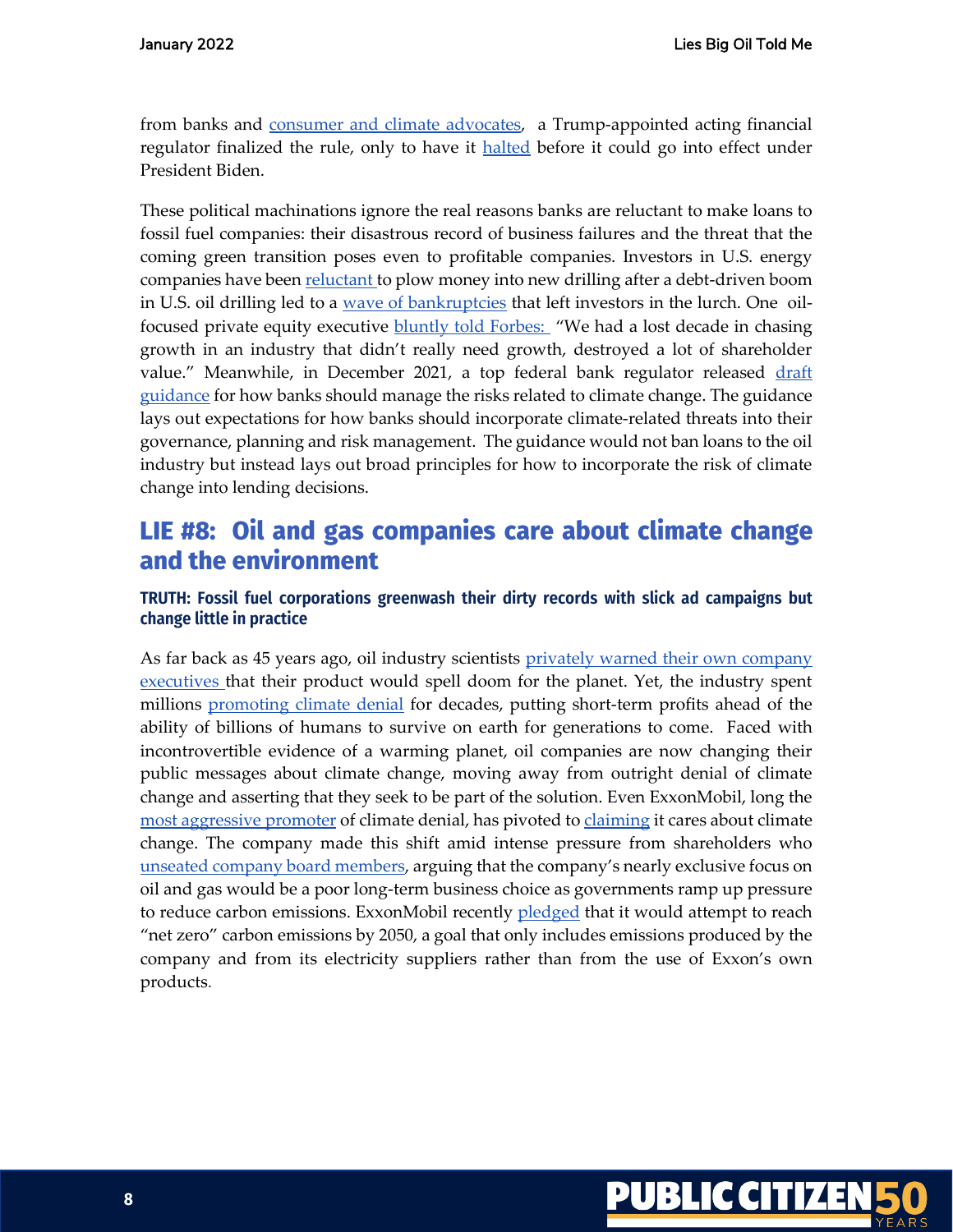There is ample reason to be skeptical about the oil and gas industry's latest PR positioning. With the public increasingly demanding real action on climate change, the industry has pivoted embrace to false solutions such as "net-zero" energy production, in which dirty energy production is hypothetically offset by reductions in carbon from the atmosphere.

However such offsets are [deeply flawed,](https://www.theguardian.com/environment/2021/may/04/carbon-offsets-used-by-major-airlines-based-on-flawed-system-warn-experts) typically [fail to actually remove carbon from](https://www.cnbc.com/2021/09/12/the-hollow-promise-of-net-zero-carbon-pledges.html)  [the atmosphere](https://www.cnbc.com/2021/09/12/the-hollow-promise-of-net-zero-carbon-pledges.html) and often represent empty promises, such as preserving trees that were [never in danger of being cut down.](https://www.propublica.org/article/a-nonprofit-promised-to-preserve-wildlife-then-it-made-millions-claiming-it-could-cut-down-trees) Another industry tactic is to emphasize carbon capture and storag[e schemes](https://www.citizen.org/news/carbon-capture-is-a-fools-choice-houston-chronicle-op-ed/) — an expensive, energy-intensive and unproven technology that [has repeatedly failed t](https://ieefa.org/wp-content/uploads/2020/08/Petra-Nova-Mothballing-Post-Mortem_August-2020.pdf)o deliver despite substantial government support. One hydrogen plant in Canada was touted for innovative use of green technology but has been [found](https://www.globalwitness.org/en/campaigns/fossil-gas/shell-hydrogen-true-emissions/) to emit more carbon than it captures. Even some energy executives have been publicly **critical** of the technology.

**Bloomberg @** @business **Bloomberg** Society cannot reach net-zero emissions without carbon capture and storage. Sponsored by ExxonMobil.



 $O39$ 

 $\uparrow$ 

**17 14** 

Despite carbon capture's poor track record, Congress has been [debating](https://www.eenews.net/articles/big-payout-more-co2-greens-split-over-dems-ccs-plan/) whether to increase federal tax credits designed to support this technology, and the bipartisan infrastructure bill passed by Congress last yea[r included](https://www.manchin.senate.gov/newsroom/press-releases/senate-passes-manchins-bipartisan-infrastructure-bill) more than \$12 billion for carbon capture technology and \$9 billion for "[hydrogen hubs](https://www.eenews.net/articles/is-hydrogen-clean-energy-infrastructure-law-spurs-fight/)" that would largely benefit incumbent fossil fuel companies while doing little to produce clean energy. "Any legislation funding carbon capture and storage or use or direct air capture is legalizing the funding of scam technologies that merely increase air pollution death and illness, mining and its damage, and fossil-fuel infrastructure, and they have no provable carbon benefit," Stanford University engineering professor Mark Jacobson, [told the Intercept.](https://theintercept.com/2021/08/03/bipartisan-infrastructure-bill-climate-subsidies-fossil-fuel/) Jacobson added, "By far, the best thing to do with the subsidy money for this is to purchase wind, solar, and storage to eliminate fossil fuels."

# LIE #9: Moving away from oil and gas will permanently destroy lots of jobs

## **TRUTH: Moving to renewable fuels creates opportunities for workers to transition into new clean energy jobs**

A standard oil and gas industry PR tactic is to exaggerate the industry's impact on the job market, while failing to mention that the industry itself has been [ruthless](https://www.cnn.com/2020/10/08/business/oil-gas-jobs/index.html#:~:text=A%20staggering%20107%2C000%20jobs%20vanished,furlough%20or%20taking%20pay%20cuts) in slashing jobs while delivering [multimillion payouts](https://www.citizen.org/article/fueling-failure/) to CEOs and other top executives even when they preside over disastrous bankruptcies. The industry has also sought to remove workers [from the picture entirely.](https://www.yahoo.com/lifestyle/robots-taking-over-oil-rigs-190000084.html) A new technology being [used in west Texas](https://www.cbs7.com/video/2021/08/27/nabors-launches-robotic-drilling-rig-permian-basin/) by a drilling

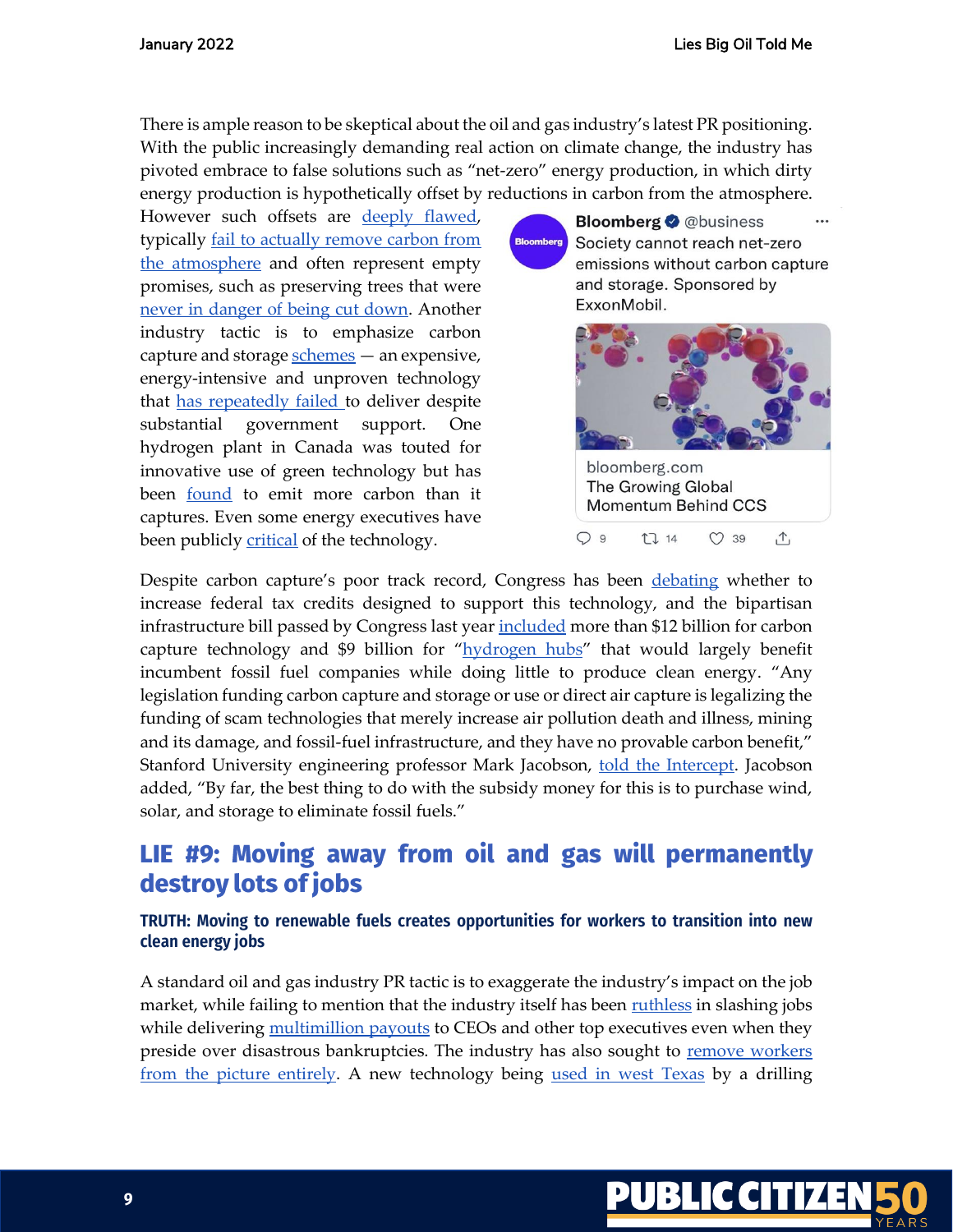#### **Projected Annual Job Loss in Fossil Fuel Industries Compared to Trade-Related Loss in Manufacturing**



contractor and an ExxonMobil subsidiary would replace oil rig workers with robotic technology.

Nevertheless, Republican lawmakers closely allied with the oil industry claimed at the start of the Biden administration that Biden's energy policies would destroy jobs. Capitol Hill Republicans echoed the talking points of the Western Energy Alliance, an industry trade

group. That group promoted a wildly exaggerated [study](https://www.wyoenergy.org/wp-content/uploads/2020/12/Final-Report-Federal-Leasing-Drilling-Ban-Policies-121420.pdf) by an economics professor with a [history of pro-fossil fuel research](https://trib.com/news/state-and-regional/university-of-wyoming-professor-draws-scrutiny-for-energy-industry-funded-analyses/article_ec03f5e9-feed-5869-9832-ad02723b0d30.html) claiming that the incoming Biden administration would create massive economic dislocation and job loss. House Minority Leader Kevin McCarthy (R-Calif.) [called](https://www.citizen.org/article/big-oils-capitol-hill-allies/) Biden's temporary pause on oil leasing "a political stunt crafted to pacify the radical, left-wing of his party [that] will cause overwhelming devastation to California's energy industry, potentially jeopardizing more than 360,000 oil and natural gas-related jobs." Rep. Steve Scalise (R-La.) [claimed](https://jeffduncan.house.gov/media/press-releases/heat-members-denounce-president-bidens-continued-assault-american-energy) that the Biden administration's actions "will put thousands of Americans out of work, increase energy costs on hard-working families, and make our country less secure."

The transition to clean energy will certainly impact workers' livelihoods, and significant federal [funding](https://rmi.org/dont-take-existing-energy-transition-funding-for-granted/) for the clean energy transition is needed to help cushion the blow. A[n analysis](https://cepr.net/report/the-employment-impact-of-curtailing-fossil-fuel-use/) by the Center for Economic and Policy Research found that projected job losses from a rapid transition away from oil and gas would be relatively small in the context of the entire economy. Out of roughly 150 million U.S. workers about 1 million work in the oil and gas industry, and fewer than 654,000

#### Oil and Gas Employment as a Share of Total **Employment**



have skills that cannot be transferred outside the industry. If all fossil fuel employment were eliminated over 20 years, that would mean a loss of 53,600 jobs per year, 32,700 of which would involve positions with non-transferable skills. While those job losses are significant, especially for those working in the oil industry, the potential impact on the labor market is far smaller than the loss of manufacturing jobs from 2000 through 2010,